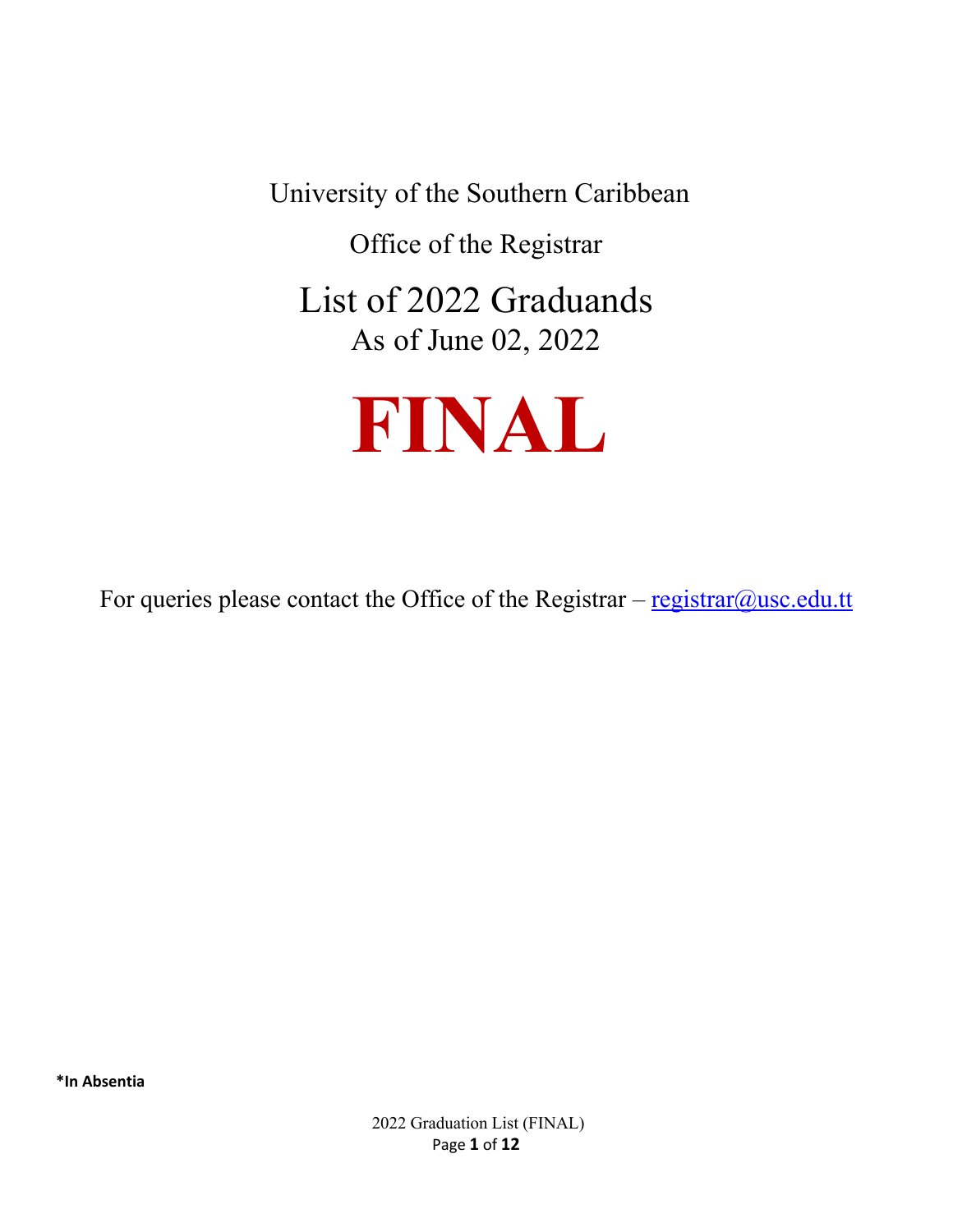# **School of Business Entrepreneurship, Continuing and Professional Studies**

#### **BBA Finance**

| Alexander, Kertrese* | <b>Cum Laude</b>       | Jervier, Liselle | <b>Cum Laude</b> |
|----------------------|------------------------|------------------|------------------|
| Delancy, Ronesha     |                        | King, Jeanelle   |                  |
| Ephraim, Lynee*      |                        | Penny, Chenille  |                  |
| Gassie, Britney      | <b>Magna Cum Laude</b> |                  |                  |

#### **BBA Hospitality and Tourism Management**

| Barath, Johanna        | Phillips, Nyomi*     |                  |
|------------------------|----------------------|------------------|
| Francois, Macadah      | Ramsey, Nethaneel    | <b>Cum Laude</b> |
| Guevaro, Tamika*       | Westfield, Gabriella |                  |
| Narinesingh, Anastacia | Williams, Rudeena    |                  |

#### **BBA Human Resource Management**

| Andrews, Joyann          | <b>Magna Cum Laude</b> | Levine, Daynelle   | <b>Magna Cum Laude</b> |
|--------------------------|------------------------|--------------------|------------------------|
| Celestine, Khadeejah     |                        | Lowe, Shauna       |                        |
| Davis-Boatswain, Mahalia |                        | Mc Caskie, Candace |                        |
| Garib, Jessica           |                        | Peters, Janelle    |                        |
| Ghany, Mariah            |                        | Priam, Morisia     | <b>Summa Cum Laude</b> |
| Granthume, Kharissa      | <b>Magna Cum Laude</b> | Stanford, Sarah    |                        |
| James, Jada              | <b>Magna Cum Laude</b> | Tai Kong, Caitlin  | <b>Cum Laude</b>       |
| Joseph, Renea            |                        |                    |                        |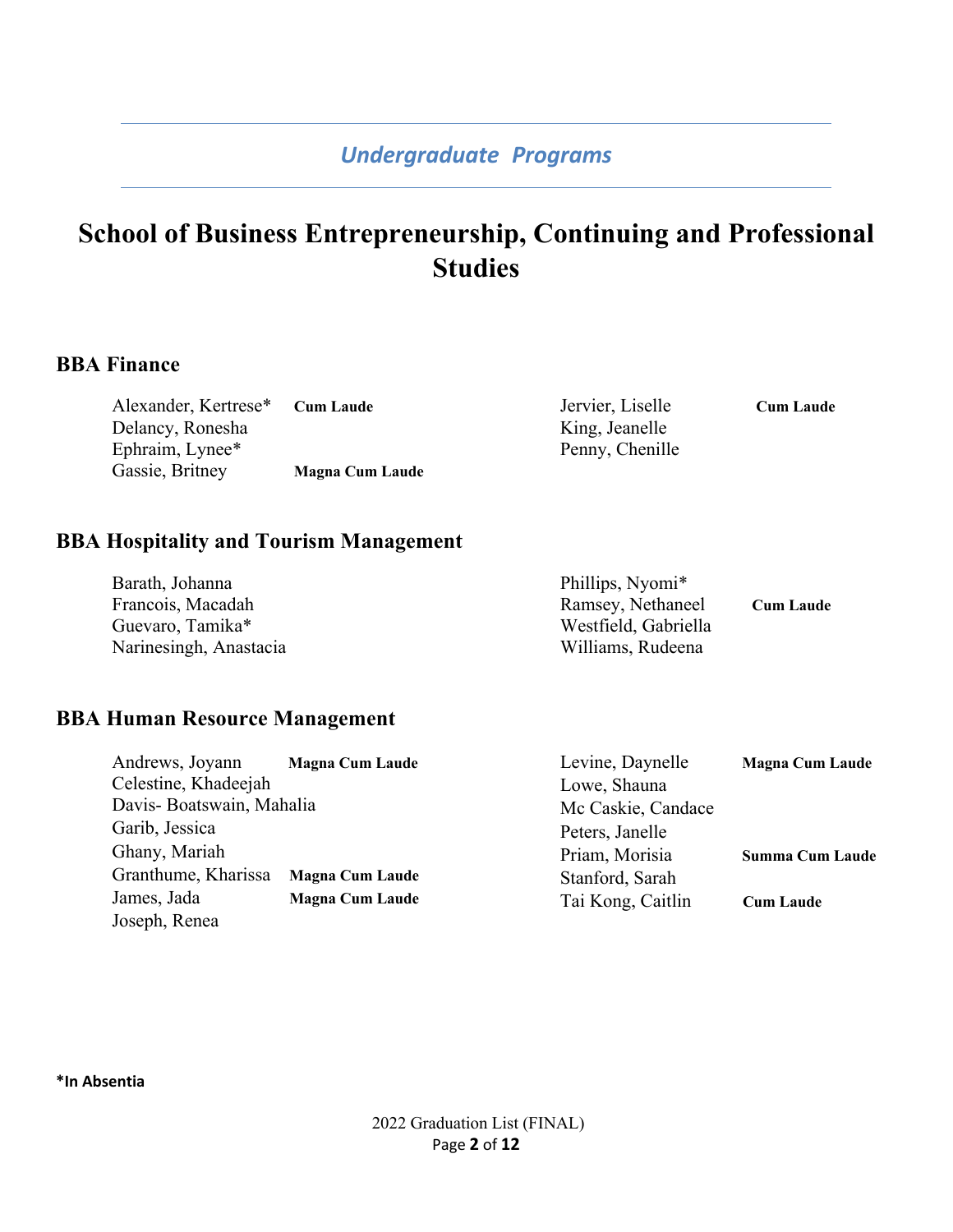## **BBA Management**

| Bascillo, Nicola   |                  | Mills, Arliana    |                  |
|--------------------|------------------|-------------------|------------------|
| Booker, Marcia*    |                  | Moore, Lyndon     | <b>Cum Laude</b> |
| Campbell, Akiela   |                  | Nedd, Michael*    |                  |
| Caruth, Kissiki*   |                  | Perry, Maritz     | <b>Cum Laude</b> |
| Espinoza, Jeanille |                  | Peters, Andrea    | <b>Cum Laude</b> |
| Ferris, Kadie      |                  | Phillips, Kaela   |                  |
| George, Stephon    |                  | Potts, Lawrencia  | <b>Cum Laude</b> |
| Hauls, Betlehem    |                  | Rogers, Nadia     |                  |
| Hauls, Hadiya      |                  | Salvary, Keron    | <b>Cum Laude</b> |
| James, Shamaiah    |                  | Sinanan, Shelly   | <b>Cum Laude</b> |
| King, Adieola      |                  | Sinclair, Reanna* |                  |
| Lalla, Arielle     |                  | Taylor, Kwason    |                  |
| Martinez, Zaria    | <b>Cum Laude</b> |                   |                  |

## **BBA Marketing**

| Belgrove, Malachi<br>Byng, Nia | <b>Cum Laude</b> | Joseph, Shernia<br>Orr-Phillip, Hadassa |
|--------------------------------|------------------|-----------------------------------------|
| Carrington, Darius             |                  | Pierre, Jean-Rylle                      |
| Daniel, Cailon                 |                  | Scotland, Aldean                        |
| Fletcher, Ulani                |                  | Simmons, Junior                         |

# **BS Accounting**

| Cunningham, Sherma | <b>Magna Cum Laude</b> | Noel, Nyron         |                        |
|--------------------|------------------------|---------------------|------------------------|
| Deane, Carolyn     |                        | Patterson, Melanie* | <b>Magna Cum Laude</b> |
| Green, Jolissa     |                        | Sealey, Brienne     |                        |
| Hosein, Hashanna   |                        | St Prix, Zaana      | <b>Cum Laude</b>       |
| Jameson, Antonette |                        | Sterling, Kayla     |                        |
| Marquis, Keish     |                        | Vidal, Ron          |                        |
| McIntyre, Randall  |                        | Williams, Aniesa    |                        |
|                    |                        |                     |                        |

## **BS Economics**

- 1. Burris, Kershell\* **Cum Laude** 2. Williams, Renee
-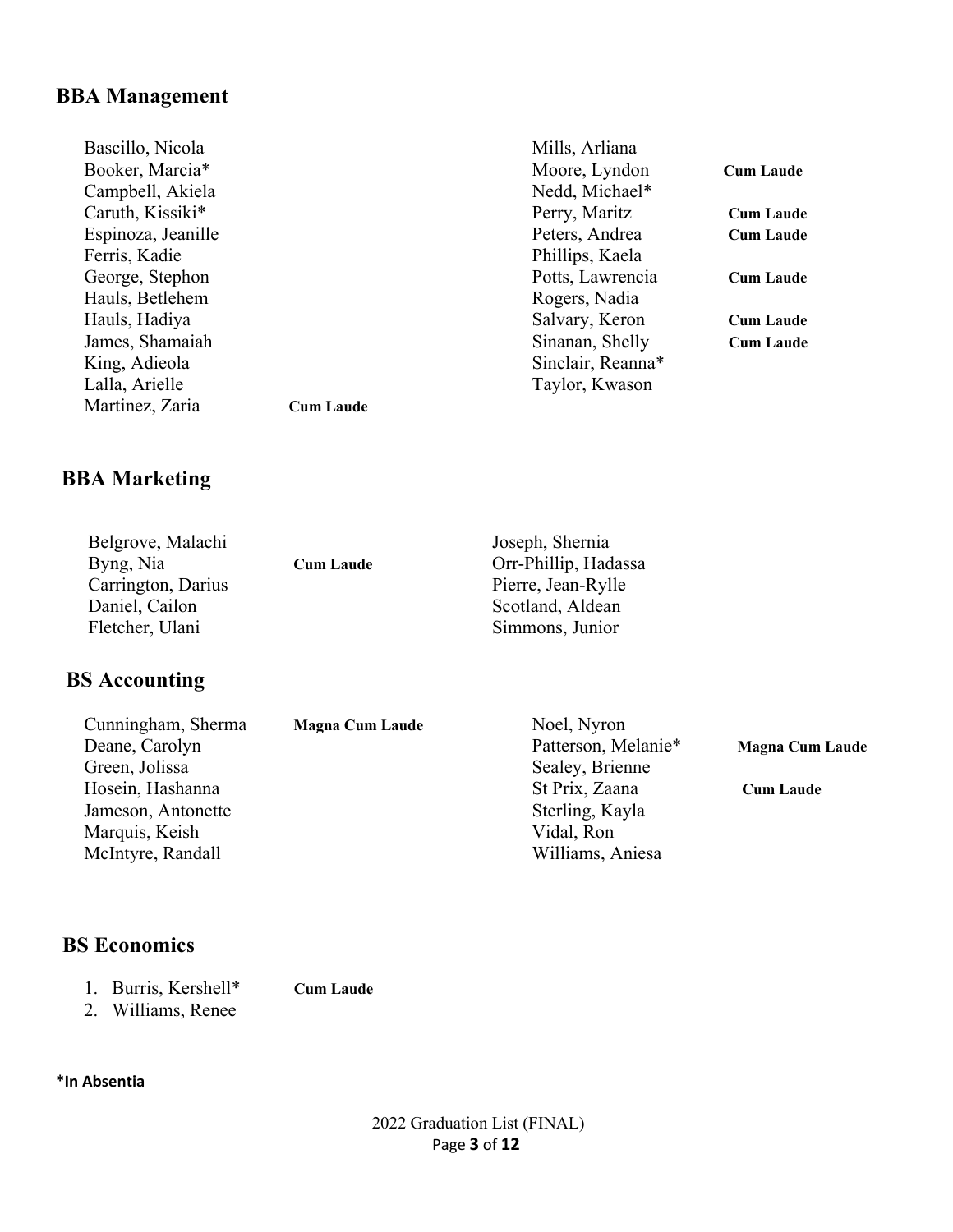# **School of Education and Humanities**

## **BA English**

| Bhim, Jermela*     |                        | Katteck, Shannon   |                        |
|--------------------|------------------------|--------------------|------------------------|
| Crichlow, Akeesha  | <b>Cum Laude</b>       | Matthews, Alana*   | <b>Cum Laude</b>       |
| Drayton, Jeshajah* |                        | Nandlal, Gaytri    | <b>Cum Laude</b>       |
| Francis, Shervonne |                        | Noriega, Celine    |                        |
| George, Tamika     | <b>Cum Laude</b>       | Ollivierre, Dillon | <b>Magna Cum Laude</b> |
| Jacob, Elisha      | <b>Cum Laude</b>       | Paul, Simone       |                        |
| Jacobs, Rebekah    | <b>Magna Cum Laude</b> | Soondar, Sabrina   |                        |
| Joseph, Josiah     |                        | Wellington, Tia    |                        |
|                    |                        |                    |                        |

#### **BA History**

| Persad, Sydney  | <b>Cum Laude</b> |
|-----------------|------------------|
| Victor, Chelsea |                  |

#### **BA Music**

| Knowles, Rhonique |                        |
|-------------------|------------------------|
| Walters, Brandon* | <b>Magna Cum Laude</b> |
| White, Diahann    | <b>Cum Laude</b>       |

## **BEd Primary Education**

| Alexis, Camella          |                        | Jointe, Lester   |                  |
|--------------------------|------------------------|------------------|------------------|
| Arthur, Ronelle          | <b>Cum Laude</b>       | Ottley, Daneille |                  |
| Dalkan, Salisha          | <b>Magna Cum Laude</b> | Thomas, Carolyn  | <b>Cum Laude</b> |
| George-Hernandez, Jessie |                        |                  |                  |

# **BS Elementary Education**

| Fiedtkou, Shellon*    |                        |
|-----------------------|------------------------|
| Haywood, Calvern*     | <b>Summa Cum Laude</b> |
| Joseph-Mannix, Zaria* | <b>Cum Laude</b>       |
| Wangija, Gilly*       | <b>Magna Cum Laude</b> |

#### **\*In Absentia**

2022 Graduation List (FINAL) Page **4** of **12**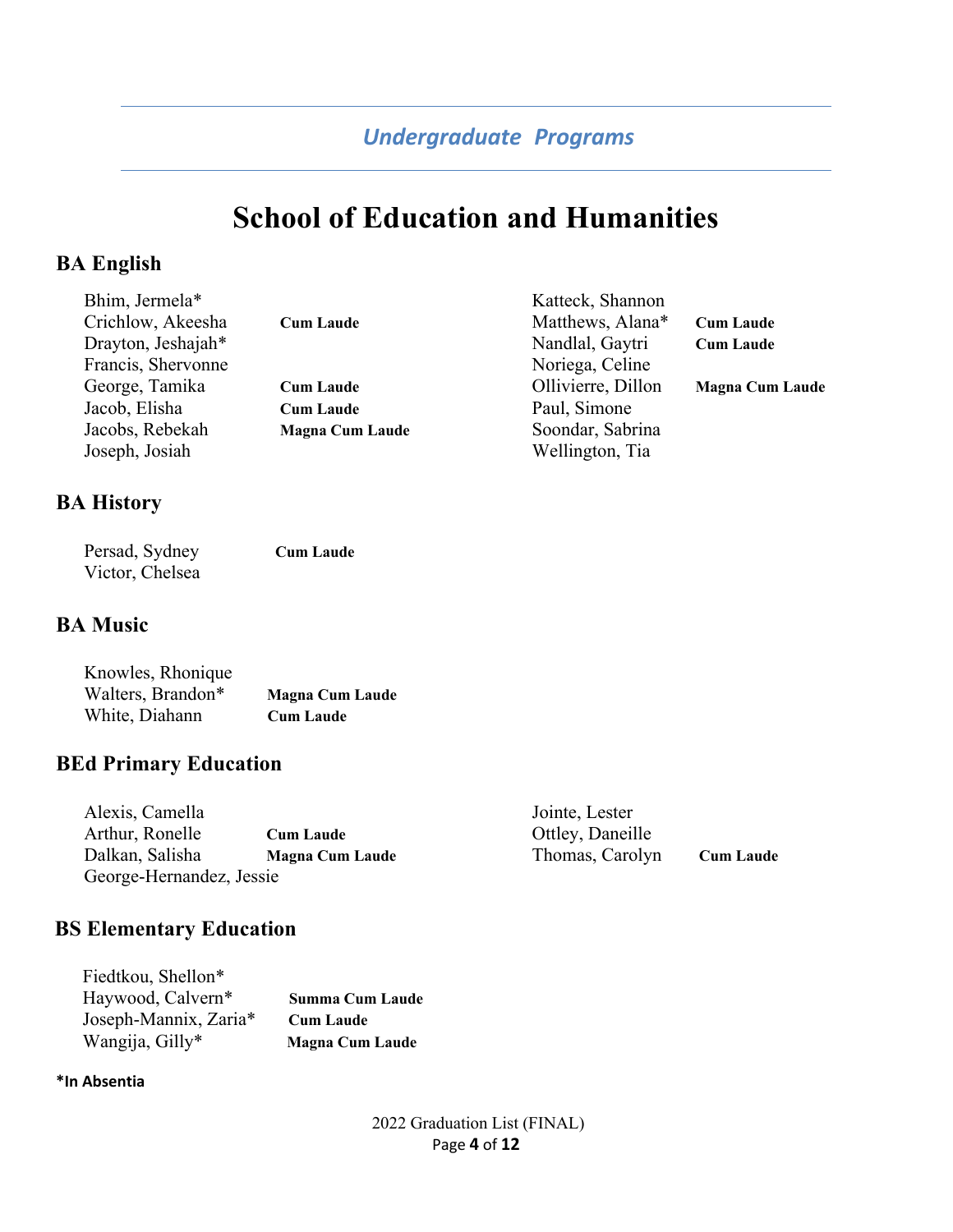## **BS Educational Studies – Major Special Education**

Greenaway, Bevian\* **Cum Laude** Parker, Stacy\* **Cum Laude**

#### **BS Social Studies**

Gomez, David Lathillerie, Leesha\* Lewis, Shenaqua

Murray, Kadisha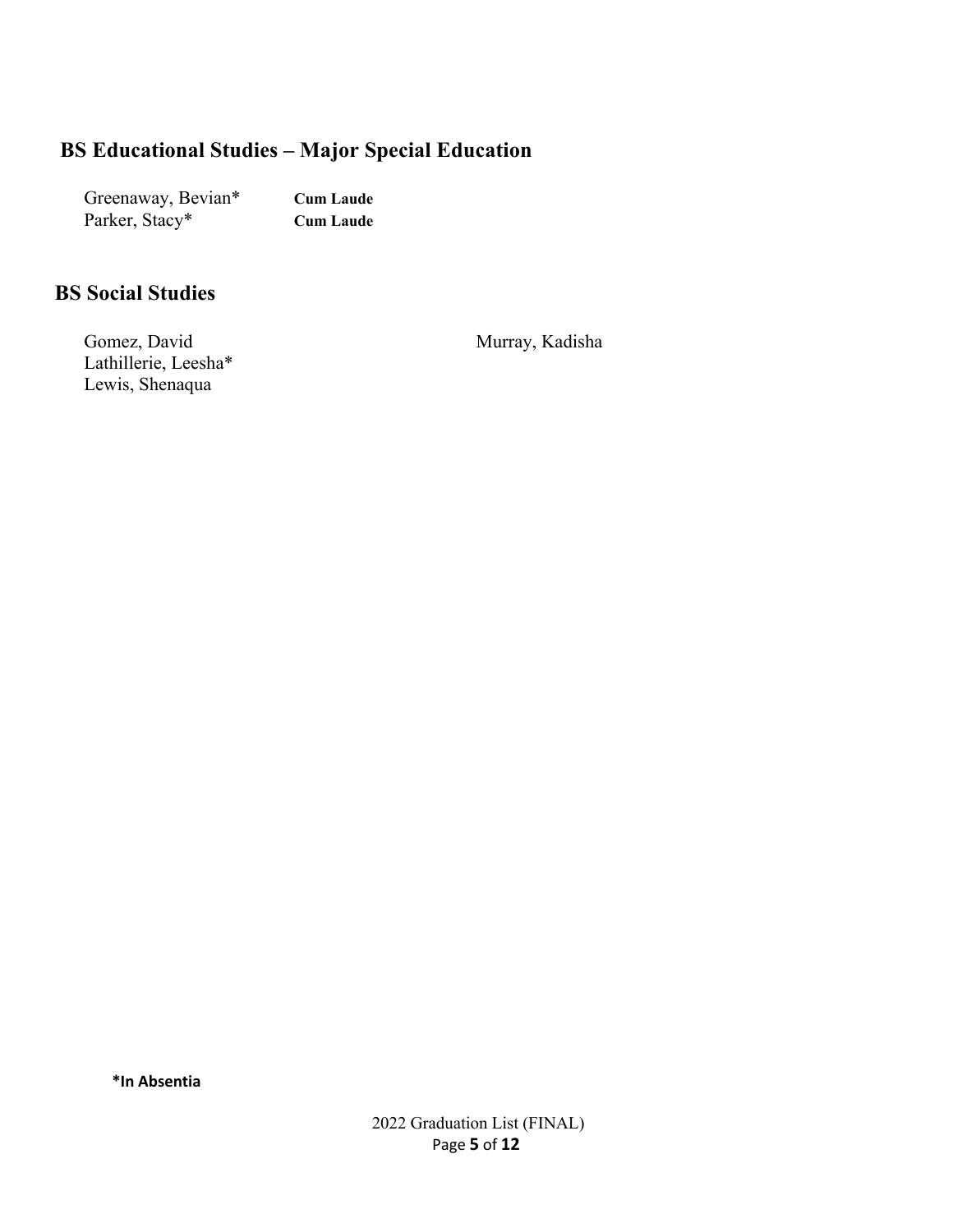# **School of Science, Technology and Allied Health**

#### **BS Biology**

| Adams, Keenan                                         |                        | Lambert, Britney      |                  |
|-------------------------------------------------------|------------------------|-----------------------|------------------|
| Alexander, Deejoh                                     |                        | Lewis, Shekinah       |                  |
| Alexander, Justine                                    |                        | Mc Neil-Greene, Nneka |                  |
| Ayres, Shenice                                        |                        | Micoo, Kelly          |                  |
| Benjamin, Gisele                                      |                        | Murray, Leah          |                  |
| 2 <sup>nd</sup> Degree AS Computer Information System |                        | Napier, Daniella      |                  |
| Bowen, Joshua                                         |                        | Oliver, Naomi         |                  |
| Brathwaite, Shanice*                                  |                        | Pompey, Nigeleen      |                  |
| Carbon, Sherniah                                      | <b>Magna Cum Laude</b> | Prescod, Tyshanna     |                  |
| Clarke, Delvon                                        | <b>Cum Laude</b>       | Quamie, Jamilah       |                  |
| De Francois, Sarah-Joy                                |                        | Ramsawak, Shania      |                  |
| Didier, Shiann                                        |                        | Reece, Serel          | <b>Cum Laude</b> |
| George, Shaneil                                       |                        | Rennie, Melisha       |                  |
| Gopaul, Trent<br><b>Summa Cum Laude</b>               |                        | Samuel, Chyienne      |                  |
| Hills, Joanna                                         |                        | Scott, Tishanna       |                  |
| Inniss, Ryana                                         |                        | St. Juste, Shalyk     |                  |
| Jack, Shinelle                                        |                        | Stanley, Victoria     |                  |
| Jacobs, Keston                                        |                        | Toby, Chelsea         |                  |
| Johnson, Ruth                                         |                        | Wu, Jeannie           | <b>Cum Laude</b> |
| Joseph, Trevon                                        |                        |                       |                  |

#### **BS Computing**

| Beckles, Ronaldo      | Ramnath, Isaiah  | <b>Cum Laude</b> |
|-----------------------|------------------|------------------|
| Edwards, Nicolas      | Reis, Anthony    |                  |
| Gittens, Antonio      | Simon, Christel  | <b>Cum Laude</b> |
| Harrysingh, Shivanand | Thomas, Onishea* |                  |
| Jean-Marie, Juergen   | Walters, Mickael | <b>Cum Laude</b> |
| Moore, Akeme          |                  |                  |
| Nash, Le'Andre        |                  |                  |

**\*In Absentia**

2022 Graduation List (FINAL) Page **6** of **12**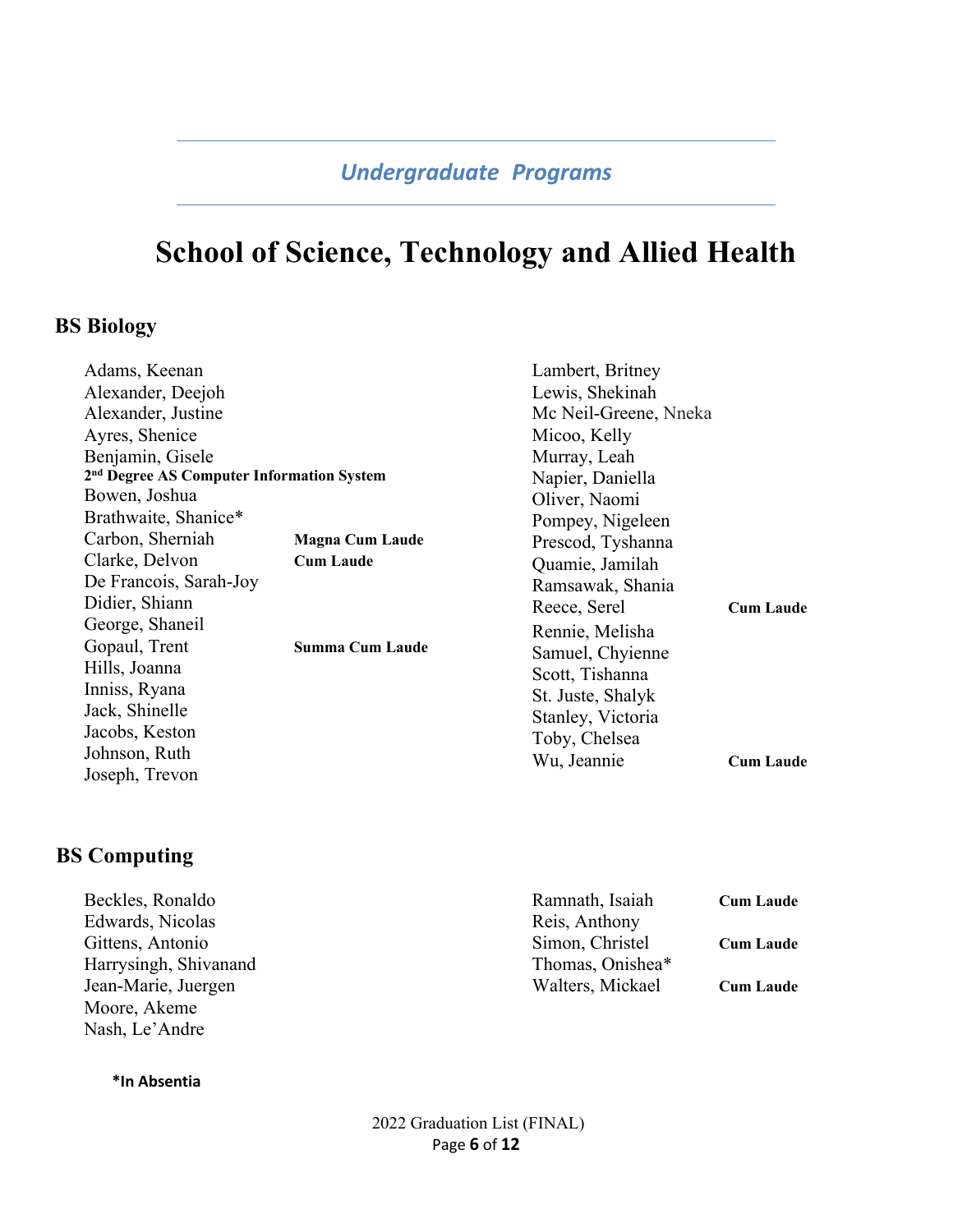# **BS Family & Consumer Sciences**

Cochrane-Simon, Sanchea\* Emanuel, Shawvanta\* John, Jolene Pierre, Jael **Cum Laude**

**BS Nursing**

Prime, Kirturah **Cum Laude** Ryan, Denae\* St. Louis, Anica\* Webb, Crystal\*

| Ablack, Jelena             |                  | Felix Ferguson, Natasha |                  |
|----------------------------|------------------|-------------------------|------------------|
| Akpan, Uduak               |                  | Ferguson, Shari         |                  |
| Alcindor, Shudelle         |                  | Fletcher, Ray-Ann       |                  |
| Alexander, Melissa*        |                  | Francis, Shontelle      |                  |
| Ali, Annisha               |                  | Ganess, Stacy           |                  |
| Andrews, Jewel             |                  | George, Joey            |                  |
| Arjoon, Keisha             |                  | Ghany, Sheriza*         |                  |
| Augustus-Skinner, Erica    |                  | Glasgow-Bowen, Juneann* |                  |
| Baptiste, Kerice           |                  | Gomez-Sahadat, Tracey   |                  |
| Bastaldo, Danica           | <b>Cum Laude</b> | Gopaul, Shalana         |                  |
| Bonas, Cassie              |                  | Granger, Shinelle       |                  |
| Boneo, Farran              |                  | Grant-David, Nichelle*  | <b>Cum Laude</b> |
| Braithwaite, Ishah         |                  | Gray, Katya             |                  |
| Brisport-Sampson, Charlene |                  | Greene, Maya            |                  |
| Brissett, Annique          |                  | Gulsingh, Georgia       |                  |
| Caesar, Jaime              |                  | Harper, Alana           |                  |
| Campbell, Leanne           |                  | Harris-Scotland, Petra  |                  |
| Charles, Afeilia           |                  | Harry, Stacha*          |                  |
| Charles, Kizzyan           |                  | Harryram, Seeta         |                  |
| Cook, Cadeem               |                  | Hector, Dannisha        |                  |
| Cooper, Denika             |                  | Hercules, Jordhan       |                  |
| Cooper, Tianna             |                  | Hughes, Kerron*         |                  |
| Cornelius, Jeremie         |                  | Humphrey, Amanda        |                  |
| Crosby, Julie              |                  | Hutchinson, Louise      |                  |
| Dickson, Marissa           |                  | Hyndman, Denisha        |                  |
| Dorner, Aisha              |                  | James, Grace            |                  |
| Douglas, Danika            |                  | James, Jennel           |                  |
| Durgadeen, Diandra         |                  | James, Veronica         | <b>Cum Laude</b> |
| Edwards, Emerald           |                  | Jarrott, Erneisha       |                  |
| Edwards, Shekinah          |                  | John, Cherisse          |                  |
| Estrada, Sariah            | <b>Cum Laude</b> | John, Kizelle           |                  |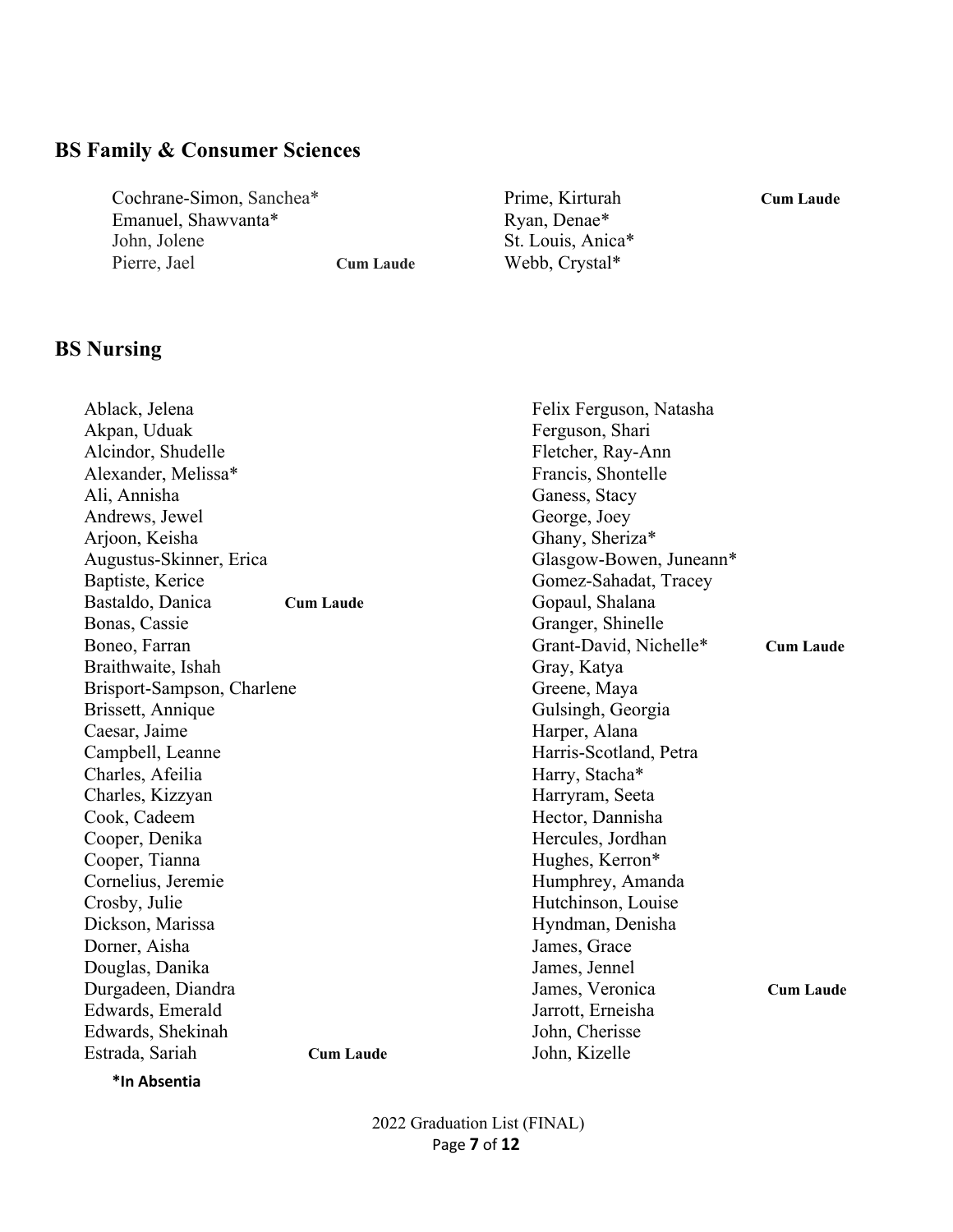| John, Shanice             |                  | Quintero, Danielle             |                        |
|---------------------------|------------------|--------------------------------|------------------------|
| Joseph, Jay-Anne*         |                  | Ragoo, Tishana                 |                        |
| Khan, Husnaa              |                  | Ragoonanan, Risha              |                        |
| La Borde-Edwards, Kishona |                  | Roberts, Geneva                |                        |
| La Rode, Tamika           |                  | Rollocks, Shaneese             |                        |
| Latchman, Jaylana         |                  | Rose, Crista                   |                        |
| Lawrence, Shanelle        | <b>Cum Laude</b> | Rostant, Hidi                  |                        |
| Legendre, Leandra         |                  | Ruthman, Esther*               | <b>Magna Cum Laude</b> |
| Lezama, Christine         |                  | Salandy, Sade                  |                        |
| Licorish, Shenelle        |                  | Sankar, Cameron                |                        |
| Maharaj, Deela*           |                  | Saunders, Tamara               |                        |
| Manswell, Kimberly        |                  | Sedeno, Solana                 |                        |
| Marcano, Dondre           |                  | Simmons, Whitney               |                        |
| Marryshow, Jasmine        |                  | Simon, Shaniah                 |                        |
| Martin, Chaya             |                  | Soleyn, Shanice                |                        |
| Mar-Yeun, Selina          |                  | Sylvester, McKinney            |                        |
| Mason, Idalar             |                  | Telesford, Waynette            |                        |
| Mata-Celestine, Erica     |                  | Thomas, Kadija                 |                        |
| Matmungal, Nicholavna     |                  | Toney, Jaraine                 |                        |
| Mc Ewen, Patricia         |                  | Veris, Shania                  |                        |
| Mc Phie, Shenise          |                  | Villafana, Gracelyn            |                        |
| McPherson, Terneisha      |                  | Waddell, Jonathan              |                        |
| Mitchell, Nikkiesha       |                  | Waldropt, Reynisse             |                        |
| Mohammed, Nekeisha        |                  | Waltrice, Tamme                |                        |
| Noriega, Cebella          |                  | Warner, Jamie                  |                        |
| Olive, Chermona           |                  | Wharton, Ruth                  |                        |
| Palmer, Ka-Che            |                  | White, Samantha                | <b>Cum Laude</b>       |
| Pasqual, Shelly-Ann       |                  | Whittaker, Ariel               |                        |
| Perkins, Aaliyah          |                  | Wildman, La Shea               |                        |
| Phillip, Racquel          |                  | Williams, Carleisha            |                        |
| Primus, Makaeda           | <b>Cum Laude</b> | Williams, Shurelle             |                        |
| Quammie, Akinola          |                  | Williams-Peltier, Claire-Marie |                        |

# **BS Nutrition and Dietetics**

| Caraballo, Jeffershel | <b>Summa Cum Laude</b> | Laltoo, Aliyyah  | <b>Summa Cum Laude</b> |
|-----------------------|------------------------|------------------|------------------------|
| Douglas, Nia          |                        | Leslie, Rhezadia | <b>Summa Cum Laude</b> |
| Flemming, Ayanna*     | <b>Cum Laude</b>       | Parris, Khadija* | <b>Cum Laude</b>       |
| Griffith, Natalie*    | <b>Cum Laude</b>       | Payne, Judy      | <b>Cum Laude</b>       |
| Hercules, Melodie     | <b>Magna Cum Laude</b> | Potts, Sudi      | <b>Magna Cum Laude</b> |
|                       |                        |                  |                        |

# **AS Computer Information Systems**

Rampaul, Rishi

Bell, Yeshua\* **Cum Laude**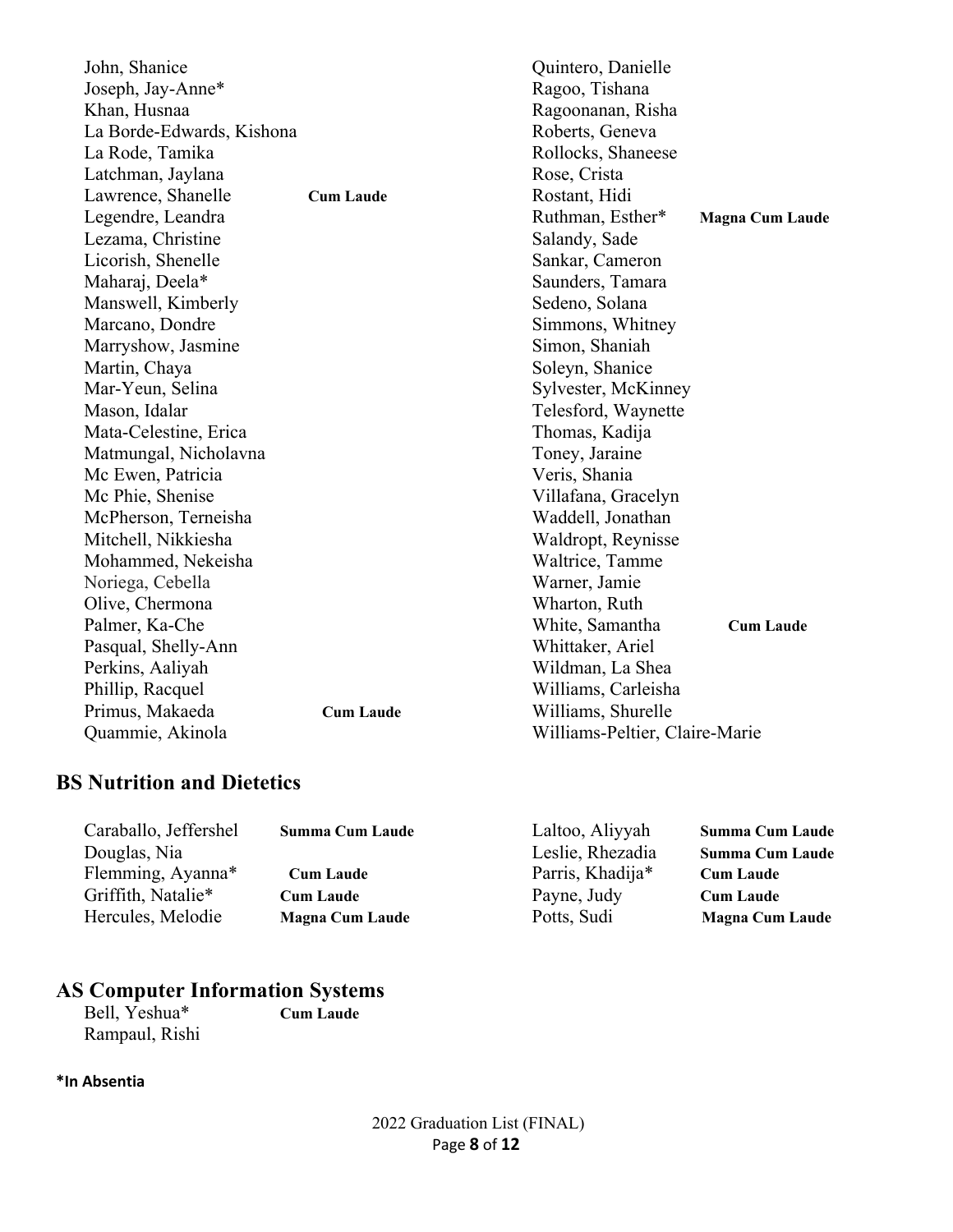# **School of Social Sciences**

## **BS Behavioral Sciences**

| Budd, Ezra           | Ibrahim, Krystal    |                  |
|----------------------|---------------------|------------------|
| Campbell, Nyeca*     | Julien, Natasha*    |                  |
| Charles, Alleah      | Lewis, Marie        |                  |
| Fraser, Meryll       | Phillip, Chad*      |                  |
| Garraway, Jade-Marie | Roach, Ronelle*     | <b>Cum Laude</b> |
| Hospedales, Sonia    | Williams, Stephanie |                  |

## **BS Criminology and Criminal Justice**

Hill, Leeicia **Cum Laude**

## **BS Psychology**

|                        | Connell, Arifa          |                        |
|------------------------|-------------------------|------------------------|
|                        | Daly, Kimberly          | <b>Cum Laude</b>       |
| <b>Cum Laude</b>       | Dookhoo, Taithree       | <b>Magna Cum Laude</b> |
| <b>Cum Laude</b>       | Edwards, Marisha        |                        |
|                        | Elisha, Emma            | <b>Cum Laude</b>       |
|                        | Forde, Lashawn          |                        |
| <b>Cum Laude</b>       | Goodridge, Jade         |                        |
|                        | Jeffrey, Shaika         |                        |
|                        | Jobe, Arielle           | <b>Magna Cum Laude</b> |
|                        | John, Shayne            |                        |
|                        | Joseph, Patrice*        |                        |
|                        | Khan Mathura, Cathy-Ann | <b>Summa Cum Laude</b> |
|                        | Knights, Imani          |                        |
|                        | Lewis, Zeneika          |                        |
| <b>Magna Cum Laude</b> | Lyte, Corressa*         | <b>Summa Cum Laude</b> |
|                        |                         |                        |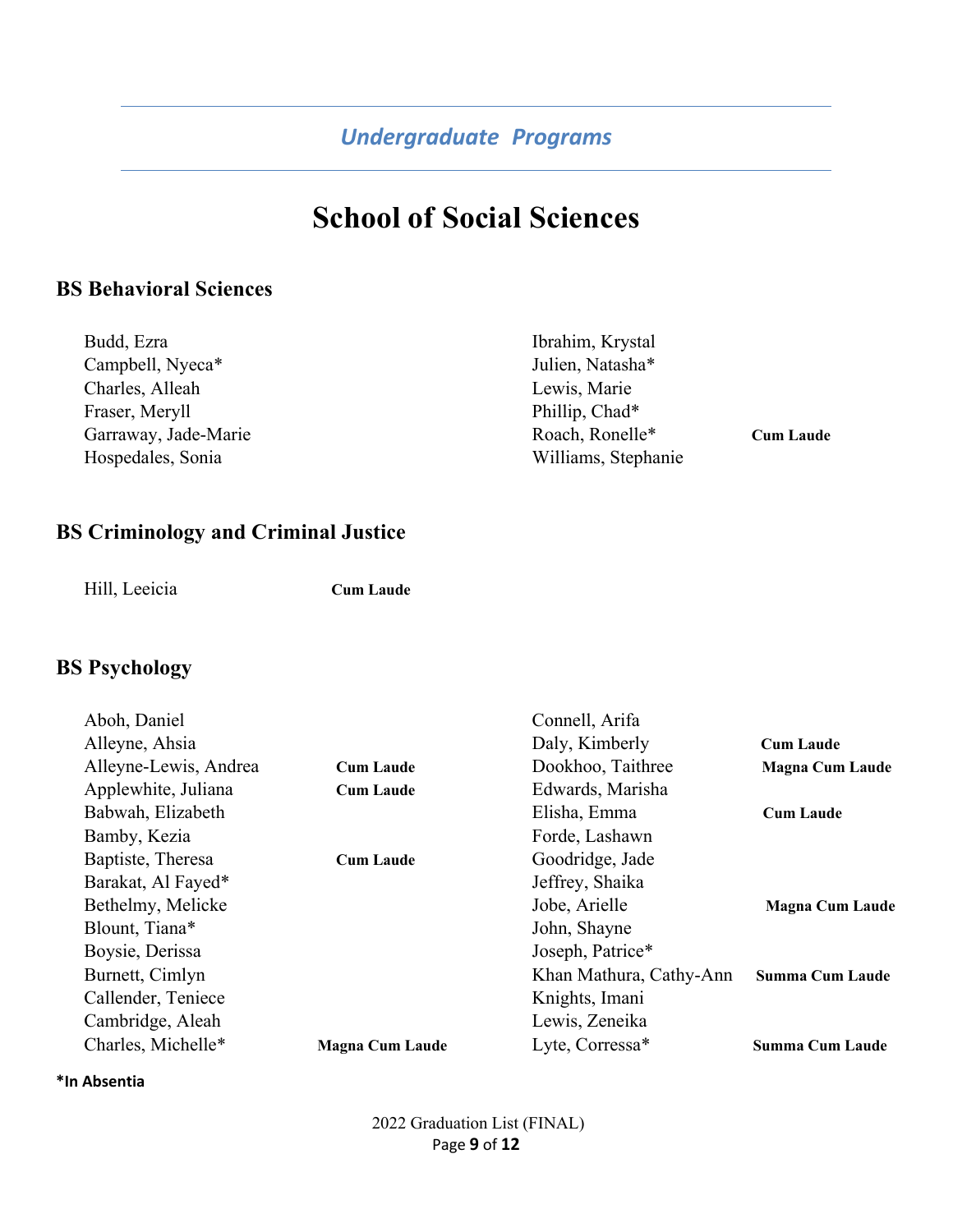| Mc Kain-Murray, Josanne |                        | Rahim, Gibron*    | <b>Cum Laude</b> |
|-------------------------|------------------------|-------------------|------------------|
| McPhie, Jason           |                        | Rocky, Seannel    |                  |
| Mark, Anthonya          |                        | Rogers, Brittany  | <b>Cum Laude</b> |
| Melville, Tigana        |                        | Romeo, Latisha*   | <b>Cum Laude</b> |
| Mohammed, Nathalyah     |                        | Solomon, Alesha   |                  |
| Moore, Ishuah*          |                        | Sookdeo, Kristal  |                  |
| Neptune, Tishelle       | <b>Cum Laude</b>       | Stewart, Annaliah |                  |
| Nicome, Shekinah        |                        | Sylvester, Kiah   | <b>Cum Laude</b> |
| Pierre-Alexander, Nasia |                        | Thomas, Gabriella | <b>Cum Laude</b> |
| Price, Judell           | <b>Magna Cum Laude</b> | Vesprey, Nathalie |                  |
| Ragbir, Kezia           | <b>Cum Laude</b>       | Williams, Jadeja  |                  |
|                         |                        |                   |                  |

# **BS Social Work**

| Abdool, Kadijah<br>Alcee, Zoey<br>Alexis, Chelsea<br>Ali, Marlon<br>Baboolal, Levi* | <b>Cum Laude</b> | Josiah, León<br>Lavia, Lawanda<br>Lewis, Dominique<br>Malchan, Tricia<br>McLeod, Sunita |                        |
|-------------------------------------------------------------------------------------|------------------|-----------------------------------------------------------------------------------------|------------------------|
| Brathwaite-Ashford, Marsha Cum Laude                                                |                  | Mendoza, Michelle                                                                       |                        |
| Byers, Sharon                                                                       |                  | Monrose, Barbara                                                                        |                        |
| Carrington, Whitney                                                                 | <b>Cum Laude</b> | Patoir, Raisa                                                                           |                        |
| Charles, Chantel                                                                    |                  | Peters, Jeanere                                                                         |                        |
| Dillon, Avion                                                                       |                  | Phillip-Wright, Marsha                                                                  |                        |
| Dwarika, Michelle                                                                   |                  | Ravello, Jennifer                                                                       |                        |
| Edwards, Nyron                                                                      |                  | Sarran, Sasha                                                                           |                        |
| Etienne, Jonessa                                                                    |                  | Sorzano, Jenneil                                                                        |                        |
| Francis, Elodie                                                                     | <b>Cum Laude</b> | Superville, Tiffany*                                                                    |                        |
| Garrett, Alicia                                                                     |                  | Thomas-Edwards, Corrisha                                                                |                        |
| George, Sade                                                                        |                  | Vasquez, Nickie                                                                         |                        |
| Gonzales, Keely                                                                     |                  | Vincent, T'Shai*                                                                        |                        |
| Harrylal, Emily-Re                                                                  |                  | Wells, Kadyja*                                                                          |                        |
| Henry-Roberts, Norma                                                                |                  | Williams, Ciara                                                                         | <b>Summa Cum Laude</b> |
| Huggins, Sharon                                                                     |                  | Williams, Tiniqua                                                                       | <b>Cum Laude</b>       |
| Joseph-Schultz, Twanya*                                                             |                  | Wright, Kemba                                                                           |                        |
| Joseph-Simmonds, Lizanne                                                            |                  |                                                                                         |                        |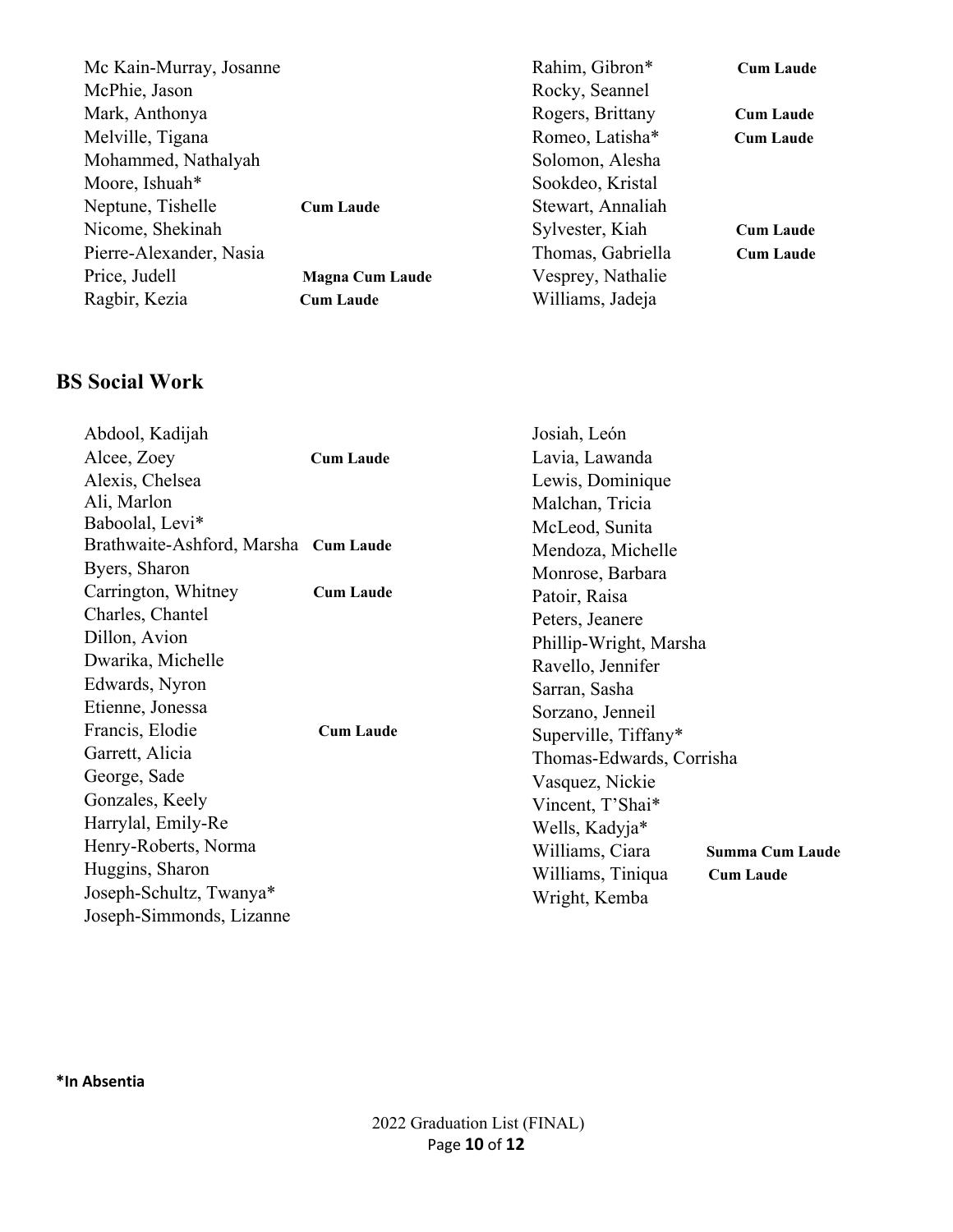# **School of Theology**

#### **BA Theology**

Babb, Yohan Bailey, Floyd **Cum Laude** Benons, Vernon\* Bentick, Delmon\* Bray, Chad Chateauneuf, Catherina\* Edwards, Dillan **Summa Cum Laude**  Fausette, Edward Febuary, Eric **Cum Laude 2nd Degree BS Biology** Lyte, Colin\* Valmond, Reynold Williams, Joel